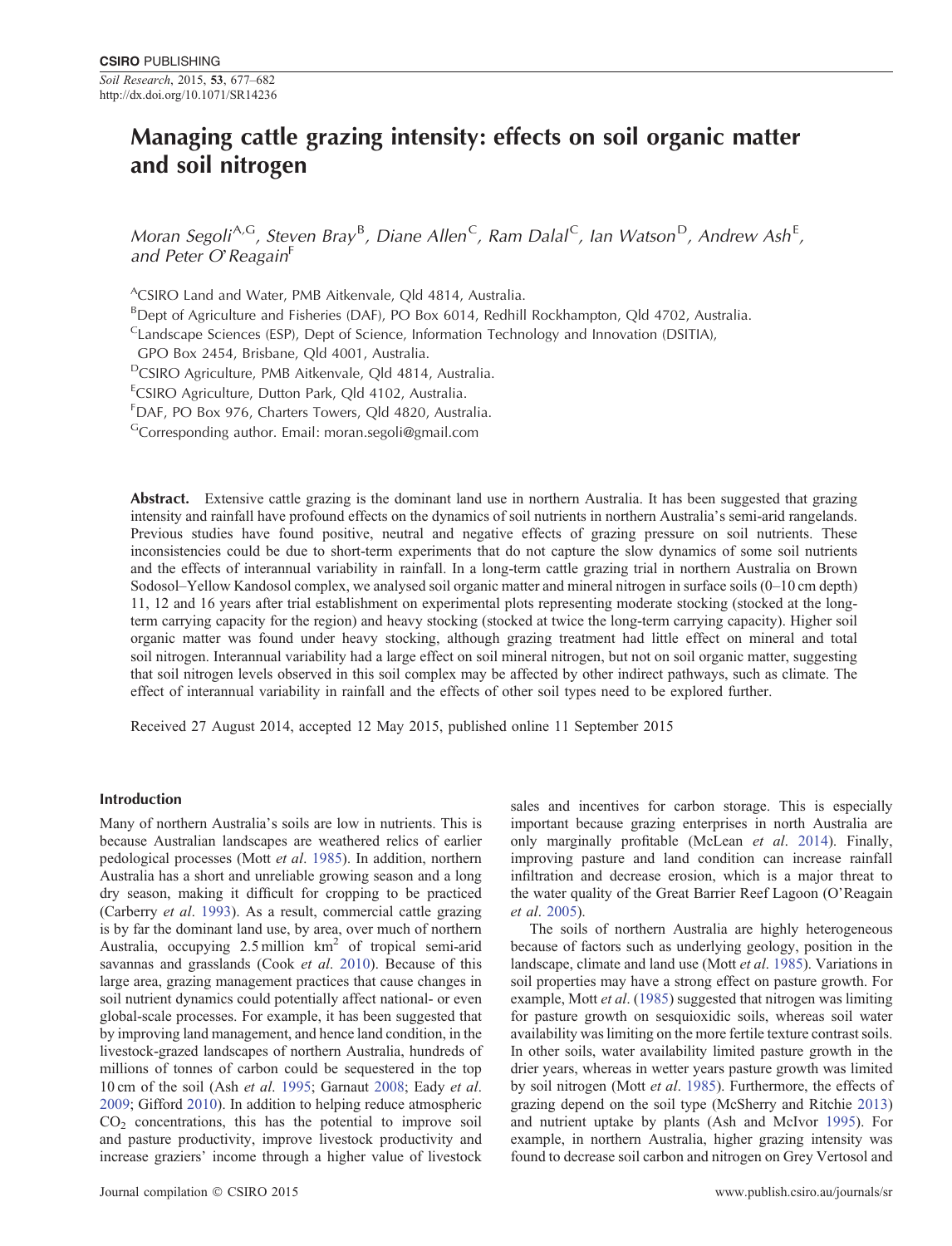<span id="page-1-0"></span>Red Kandosol but to increase soil carbon on a Brown Sodosol– Yellow Kandosol complex (Pringle *et al*. [2011](#page-5-0), [2014\)](#page-5-0). Such variation suggests that the effects of grazing management on soil nutrient dynamics should consider local conditions and be extrapolated with caution.

Nitrogen and carbon dynamics are inextricably connected and cannot be understood independently of each other (Wedin [1995\)](#page-5-0). The net amount of nitrogen mineralisation and availability to plants may be restricted by the high C : N ratio of soil organic matter (Mott *et al*. [1985](#page-5-0); Wedin [1995](#page-5-0)). In addition, it has been suggested that there is a negative relationship between average rainfall and available nitrogen (Liebig *et al*. [2014\)](#page-5-0). Therefore, it is important to manage the ecosystem for adequate available nitrogen. Even when soil nitrogen cannot be managed directly, it is important to understand its dynamics and drivers in order to better predict the amount of soil nitrogen, and consequently the amount of plant production and forage quality, under different management strategies. This information could be used by land owners to optimise their stocking rate and stocking strategies, leading to better management of their forage resource for animal productivity and maintaining land in good condition.

In northern Australia, grazing of native or introduced grasses and legumes without fertiliser application is the main management practice that affects nutrient dynamics and soil quality. It has been suggested that grazing affects soil nutrients through three main pathways in the absence of land degradation: (1) a net primary production pathway; (2) nitrogen pathways; and (3) decomposition pathways (Piñeiro *et al*. [2010\)](#page-5-0). Because these pathways are not mutually exclusive and are affected by additional ecosystem properties, the effect of grazing on soil supply of nutrients is variable.

Manipulated field trials addressing the effects of grazing on soil supply of plant nutrients in the dry tropics are limited and often short term (Dalal and Carter [2000](#page-5-0); Nelson and Roth [2004](#page-5-0); for long-term studies, see Holt [1997;](#page-5-0) Pringle *et al*. [2011](#page-5-0), [2014](#page-5-0); Allen *et al*. [2013\)](#page-4-0). However, it can take many years for some soil nutrients to respond to changes in land use or grazing intensity (Daryanto and Eldridge [2010;](#page-5-0) Segoli *et al*. [2012](#page-5-0)). Therefore, we took the opportunity of using soil samples collected in three different years from the dominant soil complex in an existing long-term grazing trial established in 1997 (O'Reagain *et al*. [2009\)](#page-5-0) in order to study the effect of grazing intensity (i.e. stocking rates) and interannual rainfall variability on total soil nitrogen, mineral nitrogen and carbon.

In a previous study at the same location using data from a single sampling date, Pringle *et al*. [\(2011](#page-5-0)) showed that soil texture and stocking rate interact to affect soil organic carbon (SOC) stock. They found that the heavier grazing intensity treatment had a higher SOC stock in the dominant Brown Sodosol–Yellow Kandosol complex compared with the moderate grazing intensity treatment. Based on these results, we predicted that the heavy grazing treatment would have higher soil organic matter and lower soil nitrogen compared with the moderate grazing intensity treatment. However, interannual variation in rainfall may have a stronger effect on the soil's supply of plant nutrients, hence masking the long-term effects of grazing management in short-term studies.

#### **Materials and methods**

We used soil samples that were collected at a long-term cattle grazing trial conducted at Wambiana Station (20°34'S, 146°07'E), in north Queensland, Australia. The mean annual rainfall of the area is 636 mm, but is highly variable (Table 1), with most of the rainfall (70%) falling between December and March (O'Reagain *et al*. [2009](#page-5-0)). The area has been subjected to cattle grazing at light to moderate stocking rates for at least the past 130 years before the trial's establishment. In 1997, several ~100-ha paddocks were established to test a range of different grazing strategies (for more detail, see O'Reagain *et al*. [2009\)](#page-5-0). Two contrasting strategies were selected for the present study: (1) a moderate stocking rate (MSR) treatment at  $\sim$ 8 ha per animal equivalent (450 kg steer), which is approximately the calculated long-term carrying capacity for the area; and (2) a heavy stocking rate (HSR) treatment at ~4 ha per animal equivalent (O'Reagain *et al*. [2009\)](#page-5-0).

There are three major land types within the treatment paddocks, so to minimise this source of variability all soil samples were collected from the dominant *Eucalyptus brownii* savanna woodland on the Brown Sodosol–Yellow Kandosol complex (Northcote [1960](#page-5-0); Cannon [1997;](#page-4-0) Isbell [2002\)](#page-5-0), which covers approximately 55% of the site area. Two soil samples were collected to a 30 cm depth 2 years after the commencement of the trial and general soil properties measured (Table [2](#page-2-0)). Statistical inference cannot be performed from these limited soil samples, but they suggest that the two treatments were similar at the onset of the manipulation. The area sampled in the MSR and HSR treatments was a subsample of the area sampled by Pringle *et al*. ([2011](#page-5-0)) and Bray *et al*. [\(2014](#page-4-0)). The area sampled is a relatively homogeneous area that had no apparent differences at the onset of the manipulations, with an arbitrary fence line dividing the grazing treatments. The vegetation consists of an open woodland of *E. brownii* and an understorey of the native shrub *Carissa*  $ovata$ . The grass layer is dominated by native  $C_4$  tropical grasses, like *Bothriochloa ewartiana* and *Dichanthium fecundum*, but the exotic stoloniferous introduced grass *Bothriochloa pertusa* has spread widely on the trial area in the past 7–8 years. As a result of the grazing intensity treatment, there were major differences in both pasture total standing dry matter (TSDM) and pasture composition between the two treatments. On average, pasture TSDM was two- to threefold greater in the MSR (range  $1324-3144$  kg ha<sup>-1</sup>) than in the HSR treatment (range 419– 1090 kg ha–<sup>1</sup> ). At the same time, the relative contribution to yield of the more desirable perennial grasses like *B. ewartiana*

**Table 1. Annual rainfall from July to June measured at the study area** For monthly rainfall see O'Reagain *et al*. [\(2009](#page-5-0))

| Year                                     | 2002 | 2003 | 2004 | 2005 | 2006 | 2007 | 2008 | 2009 | 2010 | 2011 | 2012 | 2013 |
|------------------------------------------|------|------|------|------|------|------|------|------|------|------|------|------|
| Annual rainfall (mm year <sup>-1</sup> ) | 380  | 407  | 388  | 470  | 469  | 708  | 898  | 1032 | 715  | .240 | 750  | 606  |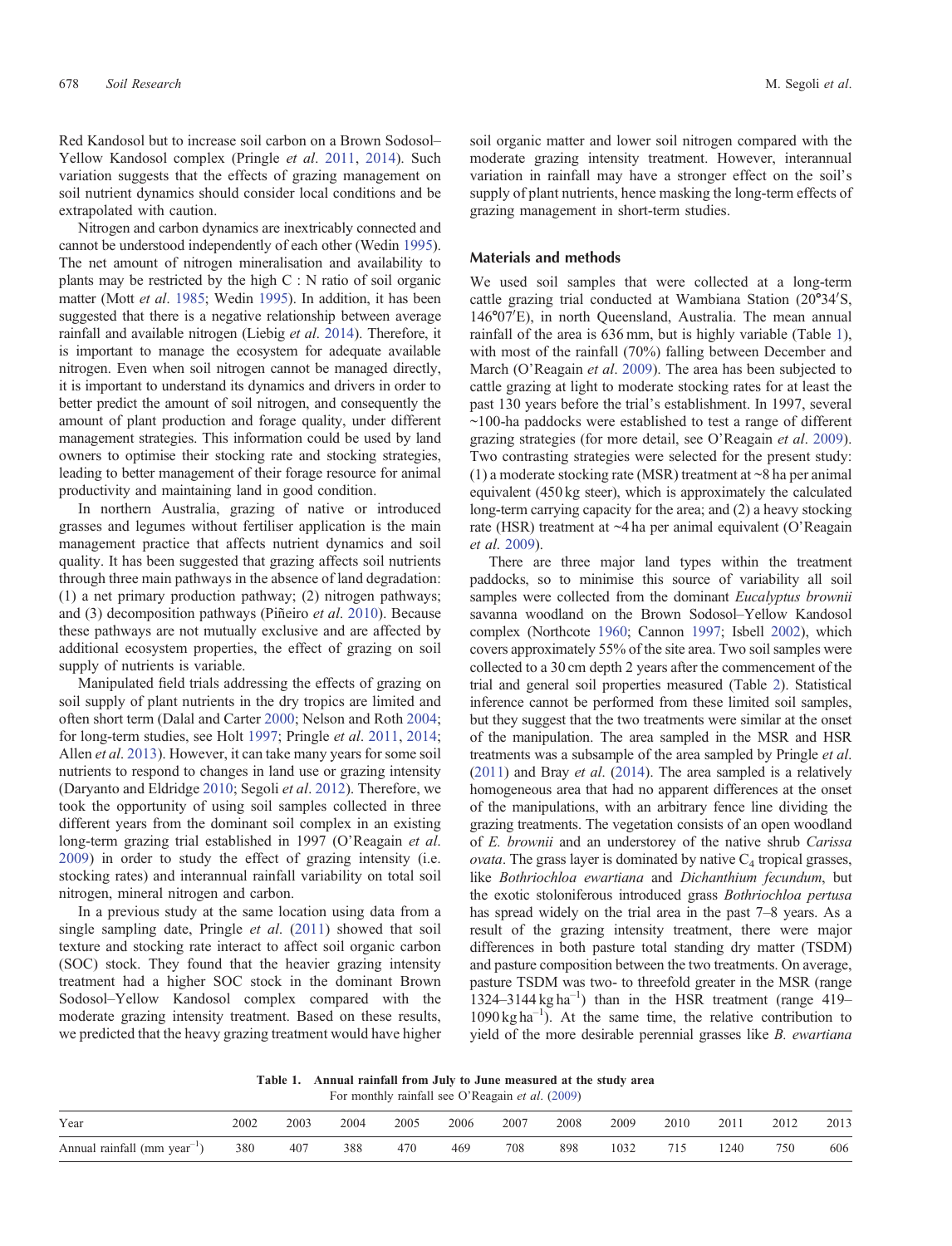# <span id="page-2-0"></span>**Table 2. Average of two soil samples that depict general soil properties (0–30 cm) in the moderate stocking rate (MSR) and heavy stocking rate (HSR) treatments on Brown Sodosol–Yellow Kandosol complex collected in 1999**

EC, Electrical conductivity

| Grazing strategy | pH   | Coarse sand<br>$\binom{0}{0}$ | $-1$<br>Fine sand<br>$\binom{0}{0}$ | Silt<br>(%) | Clay<br>(%) | Organic C<br>$\binom{0}{0}$ | EC<br>$(mS \text{ cm}^{-1})$ | Phosphate<br>$(mg kg^{-1})$ | Potassium<br>(9/0) |
|------------------|------|-------------------------------|-------------------------------------|-------------|-------------|-----------------------------|------------------------------|-----------------------------|--------------------|
| <b>MSR</b>       | 5.95 | 30                            | 40                                  |             | ∸ 1         | 0.85                        | 0.03                         | 3.3                         | 0.38               |
| <b>HSR</b>       | 6.10 | 30                            | 36                                  |             | 24          | 0.88                        | 0.05                         | 4.0                         | 0.37               |

were approximately twofold greater in the MSR than HSR treatment. In contrast, the frequency and relative contribution to yield of the exotic *B. pertusa* was far higher in the HSR treatment (P. O'Reagain, unpubl. data; O'Reagain and Bushell [2011\)](#page-5-0).

The soil samples were collected in July 2008, March–April 2009 and July 2013. Two adjacent 1-ha square-shaped areas  $(100 \times 100 \text{ m})$  were selected on both sides of the arbitrary fence. In each area, 25 cores of 0–10 cm depth were sampled. However, because of a variety of issues, including missing or insufficient soil for laboratory analyses, the actual sample size was slightly lower (Table 3). Soil samples were dried at 40<sup>o</sup>C, large roots removed, soil crushed and passed through a 2-mm sieve. The dry soil was archived in sealed containers for further analysis.

Mineral N (ammonium and nitrate-N) was extracted from the soil by shaking 8 g soil in 20 mL potassium chloride (2 M) for 1 h and filtering through No. 41 filter paper. Nitrate and ammonium were determined in the KCl extracts by colourimetric methods (Best [1976;](#page-4-0) Keeney and Nelson [1982;](#page-5-0) Willis *et al*. [1993](#page-5-0)). Soil organic matter content was determined by the loss-on-ignition method (Segoli *et al*. [2012](#page-5-0)). Spain *et al*. ([1982\)](#page-5-0) demonstrated that loss-on-ignition provides a robust indicator of soil organic matter and organic carbon content in soils with low contents of carbonate and hydrous oxides, on similar soils to those examined herein.

The 2008 soils were subsampled to obtain total nitrogen and  $\delta$ 13C. Analysis was undertaken using an Isoprime isotope ratio mass spectrometer (IRMS) coupled to a Eurovector elemental analyser (Isoprime-EuroEA 3000, Isoprime Ltd, Stockport, UK) with HCl pre-treatment (concentration 10%) to remove carbonates (see Pringle *et al*. ([2011\)](#page-5-0), for further detail). Approximately 20 mg fine-ground soil was weighed into an  $8 \times 5$  mm tin (Sn) capsule and analysed against a known set of standards (ANU Sucrose for 13C).

The effects of grazing intensity were subjected to a *t*-test, and, when variances were significantly different between groups, a *t*-test with separate variance was performed (Zar [1999](#page-5-0)). The relationship between soil organic matter and  $\delta^{13}$ C was analysed using Pearson correlation (Zar [1999\)](#page-5-0). All statistical analyses were conducted using STATISTICA 12.0 software (StatSoft Inc., Tulsa, OK, USA).

#### **Results**

The soil organic matter content was higher in the heavy grazing treatment in all years (Fig. [1](#page-3-0)*a*), although this was only significant in 2008 and 2009 (2008: *t*-test *t*<sup>45</sup> = –2.79, *P* < 0.01; 2009: *t*-test *t*<sup>46</sup> = –2.74, *P* < 0.01; 2013: *t*-test *t*<sup>43</sup> = –1.62, *P* = 0.11). Grazing treatment had no significant effect on the  $\delta^{13}$ C signature in [2](#page-3-0)008 (Fig. 2; *t*-test  $t_{45} = 0.44$ , *P* = 0.66). However,  $\delta^{13}$ C was

| Table 3. Number of soil samples analysed at 0–10 cm depth for the   |  |  |                                                     |  |  |  |
|---------------------------------------------------------------------|--|--|-----------------------------------------------------|--|--|--|
| different soil measurements in the different years and in different |  |  |                                                     |  |  |  |
|                                                                     |  |  | treatments on Brown Sodosol-Yellow Kandosol complex |  |  |  |

SOM, Soil organic matter; MSR, moderate stocking rate; HSR heavy stocking rate

| Year | Grazing pressure | <b>SOM</b> | NO <sub>3</sub> | NH <sub>4</sub> |
|------|------------------|------------|-----------------|-----------------|
| 2008 | <b>MSR</b>       | 22         | 25              | 25              |
| 2008 | <b>HSR</b>       | 25         | 25              | 25              |
| 2009 | <b>MSR</b>       | 25         | 25              | 25              |
| 2009 | <b>HSR</b>       | 23         | 25              | 25              |
| 2013 | <b>MSR</b>       | 25         | 25              | 25              |
| 2013 | <b>HSR</b>       | 20         | 20              | 20              |

negatively correlated with organic matter in 2008  $(r = -0.50,$  $P < 0.01$ ).

Nitrate content varied among the years (Fig. [1](#page-3-0)*b*) and was significantly higher in the moderate grazing treatment in 2008 and 2009 (2008: *t*-test *t*<sup>48</sup> = –2.04, *P* < 0.05; 2009: *t*-test *t*<sup>48</sup> = –2.35, *P* = 0.02; 2013: *t*-test *t*<sup>43</sup> = –0.90, *P* = 0.37).

Ammonium content also varied among years (Fig. [1](#page-3-0)*c*). Ammonium content was higher in the heavy grazing treatment in 2008 and 2009, but was lower in the heavy grazing treatment in 2013 (2008: *t*-test with separate variance  $t_{31,25} = -2.73$ ,  $P = 0.01$ ; 2009: *t*-test with separate variance *t*35,59= –3.28, *P*< 0.01; 2013: *t*-test with separate variance  $t_{30,41} = 2.59$ ,  $P = 0.01$ ).

Grazing treatment had no significant effect on the total nitrogen content in 2008 (Fig. [3;](#page-3-0) *t*-test  $t_{45} = 1.15$ ,  $P = 0.26$ ).

#### **Discussion**

Commercial grazing is the dominant land use in the tropical semi-arid ecosystems of northern Australia (Cook *et al*. [2010](#page-4-0)). It is expected that grazing management will affect nutrient cycling in soils. We used a long-term grazing trial to test the effects of cattle stocking rates on interannual differences in soil organic matter, soil total nitrogen and soil mineral nitrogen. The results suggest that on Brown Sodosol–Yellow Kandosol complex, the HSR treatment had higher soil organic matter compared with the MSR treatment, consistent with Pringle *et al*. [\(2011\)](#page-5-0), and with little interannual variability (Fig. [1](#page-3-0)*a*). The relatively small increase in soil organic matter under the HSR suggests a negligible ecological effect at the local scale. However, extrapolation of this small change over the large area occupied by commercial cattle grazing in northern Australia could affect national- or even global-scale processes (Ash *et al*. [1995](#page-4-0)). In contrast with soil organic matter, interannual variability was greater for soil mineral nitrogen, with no consistent effect of grazing treatment (Fig. 1*[b](#page-3-0)*, *[c](#page-3-0)*). This suggests that soil mineral nitrogen is relatively resistant to grazing, even at different rainfall intensities.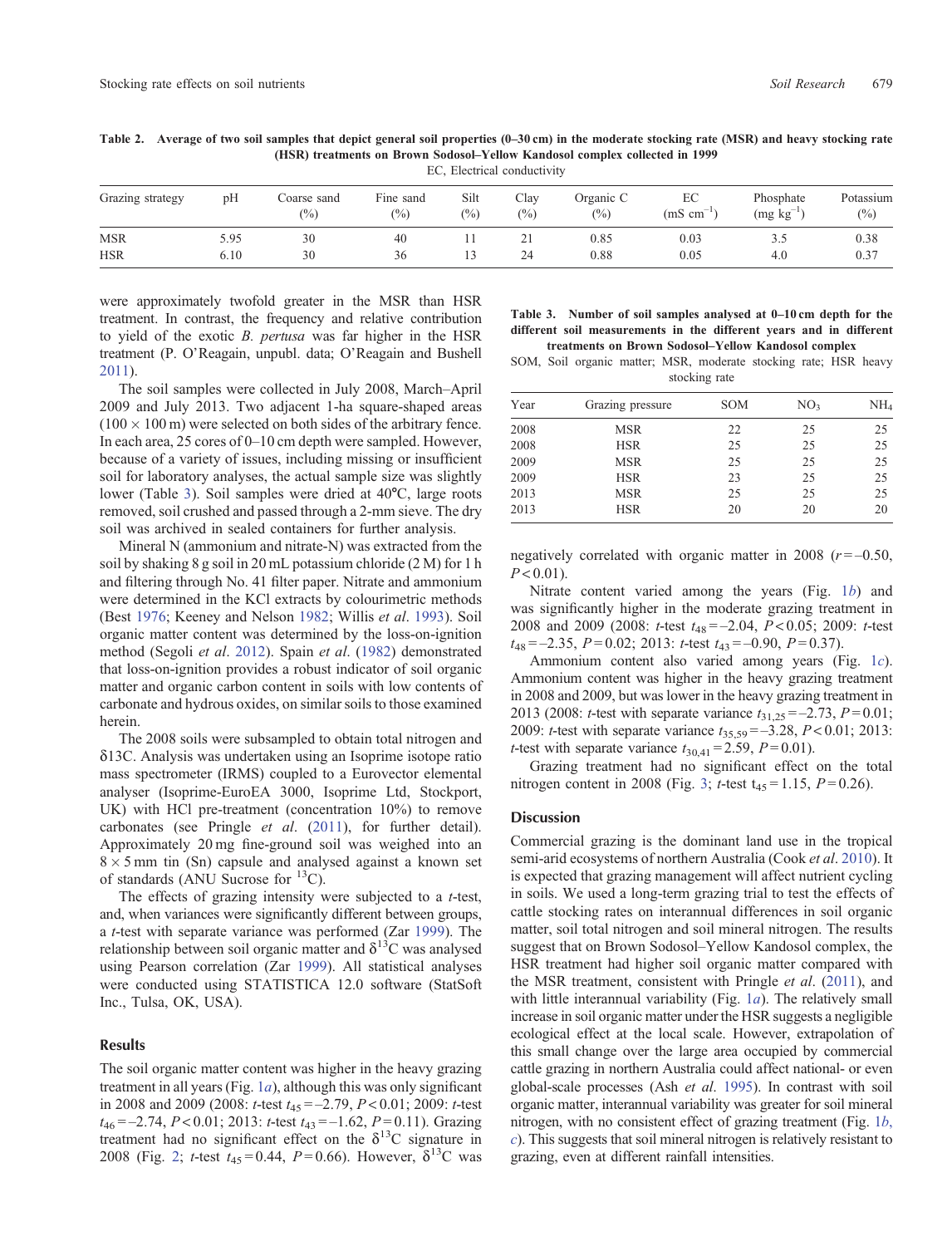<span id="page-3-0"></span>

**Fig. 1.** (*a*) Soil organic matter, (*b*) nitrate, and (*c*) ammonium contents at 0–10 cm soil depth under moderate (grey) and heavy (black) grazing intensity rates on Brown Sodosol–Yellow Kandosol complex in 2008, 2009 and 2013. Data are the mean  $\pm$  s.e.

Pringle *et al*. [\(2011](#page-5-0)) explained the higher SOC in the HSR on this soil complex by a lower  $\delta^{13}$ C signature, suggesting a higher contribution to SOC from  $C_3$  shrubs and trees relative to the C4 perennial grasses (Krull and Bray [2005](#page-5-0)). After a fire in the treatments in 1999, the cover of the sprawling shrub *C. ovata* increased faster in the HSR than MSR treatment (Bray *et al*. [2014\)](#page-4-0), but there was no significant difference in the total woody vegetation cover between the treatments (Bray *et al*. [2014](#page-4-0); P. O'Reagain, unpubl. data). Preliminary soil analyses suggest that soil under *C. ovata* shrubs contains more carbon than surrounding soil (S. Bray, unpubl. data). The present data support the conclusions of Pringle *et al*. ([2011\)](#page-5-0) because we found a negative correlation between  $\delta^{13}$ C and soil organic matter, although no significant difference in  $\delta^{13}$ C was found between the grazing treatments. It is possible that our finding reflects the effects of depth and spatial scale on the strength of the correlation, or that the present experiment was too short to detect the effects of grazing on  $\delta^{13}$ C in total organic carbon



**Fig. 2.**  $\delta^{13}$ C values at 0–10 cm soil depth under moderate and heavy stocking rates (MSR and HSR, respectively) on Brown Sodosol–Yellow Kandosol complex in 2008. Data are the mean  $\pm$  s.e.



**Fig. 3.** Total soil nitrogen content at 0–10 cm soil depth under moderate and heavy stocking rates (MSR and HSR, respectively) on Brown Sodosol–Yellow Kandosol complex in 2008. Data are the mean  $\pm$  s.e.

(Pringle *et al.* [2011](#page-5-0)). Perhaps examining the  $\delta^{13}$ C by aggregate fractions could enhance the sensitivity and enable detection of the effects of grazing (Krull and Bray [2005](#page-5-0)).

The results found in the Brown Sodosol–Yellow Kandosol complex at the Wambiana site are not consistent with other soil organic matter studies on different soils in northern Australia (Ash *et al*. [1995;](#page-4-0) Holt [1997;](#page-5-0) Badgery *et al*. [2013;](#page-4-0) Cowie *et al*. [2013](#page-5-0); Pringle *et al*. [2014](#page-5-0)). For example, Pringle *et al*. [\(2011\)](#page-5-0) found that SOC stocks (soil organic C concentration  $\times$  bulk density  $\times$  soil depth) at 0–10 cm depth were lower under high than low stocking rates on different soil types, namely a Grey Vertosol and a Red Kandosol, at the same trial site. In a recent survey of 98 sites, Allen *et al*. ([2013](#page-4-0)) found a small but significant negative relationship between stocking rates and SOC. However,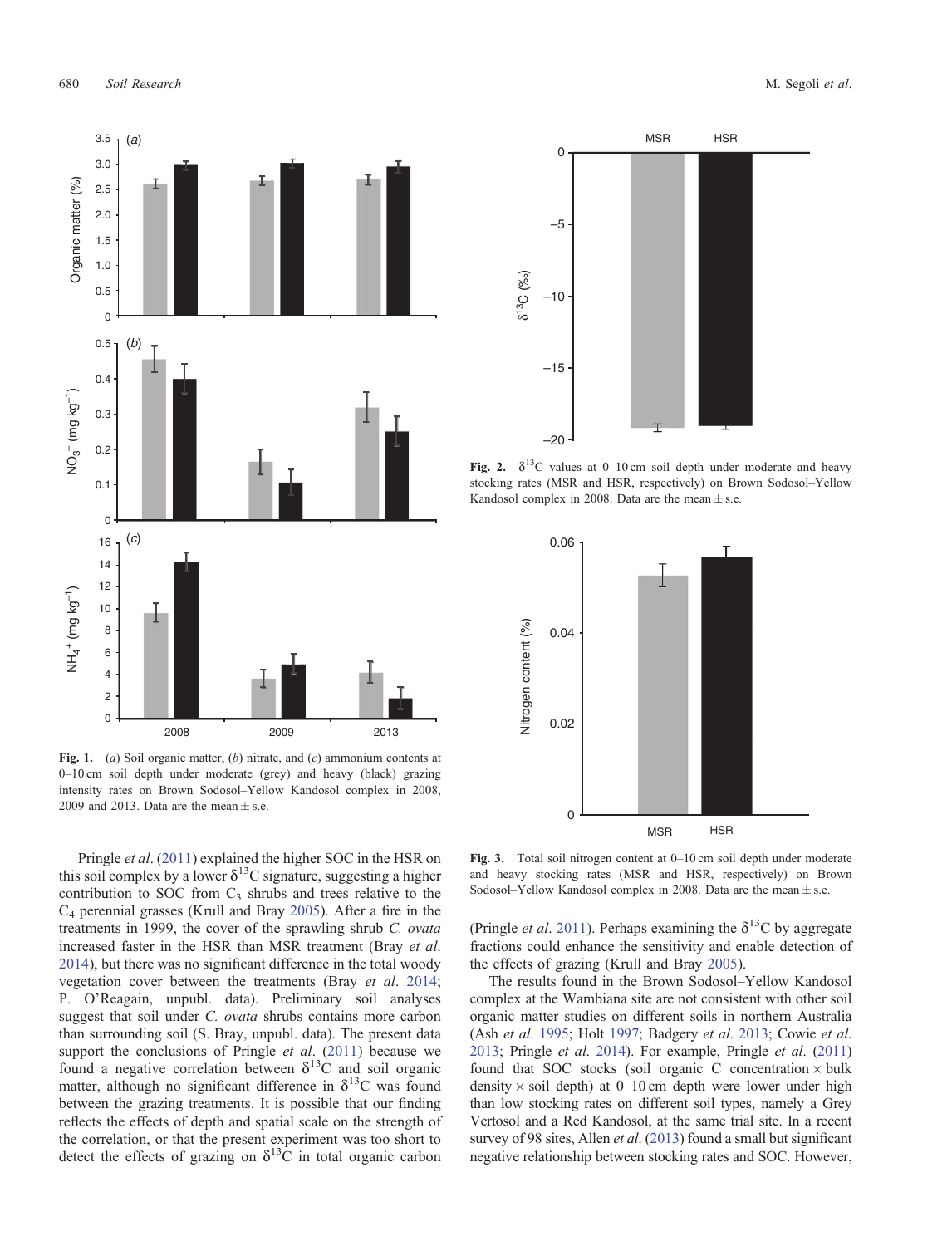<span id="page-4-0"></span>they concluded that the main drivers for SOC were climate and soil type. It was suggested that stocking rates affect SOC through changes in TSDM, grass species composition and root mass (O'Reagain and Bushell [2011](#page-5-0); Badgery *et al*. 2013). In another long-term 26-year study of sheep grazing intensity on a Grey Vertosol, Pringle *et al*. ([2014](#page-5-0)) found no significant difference in SOC stocks between six pasture utilisation rates ranging from 0% (exclosure) to 80% utilisation. However, there was a significant loss of total nitrogen from the topsoil under intensive pasture utilisation. Furthermore, a slight visual trend of declining SOC was found at higher utilisation rates.

The variability and inconsistency of results within and between studies across northern Australia indicate that caution is required when making claims on the benefits of improved grazing management on soil C stocks and nutrients in northern Australia. Although heavy grazing increased SOC on one soil in the present study, most other studies have found that heavy grazing can have severe negative effects, such as increased soil erosion (Eldridge [1998;](#page-5-0) O'Reagain *et al*. [2005\)](#page-5-0), woody encroachment (Daryanto *et al*. [2013](#page-5-0)), changed species composition (Orr *et al*. [2010;](#page-5-0) Ash *et al*. 2011; Orr and Phelps [2013\)](#page-5-0), reduced ground cover and soil surface condition (Ash *et al*. 2011). In addition, it has been shown that, in the longer term, heavy grazing reduces animal production and profitability (O'Reagain *et al*. [2009](#page-5-0); O'Reagain and Bushell [2011\)](#page-5-0).

In addition, combining these results with other results from different soils can increase the predictive value of models, which are important for underpinning the calculation of Australia's national greenhouse accounts. National predictions of the effects of land use change need to include soil type in their assessments to reduce uncertainties and errors (Segoli *et al*. [2013\)](#page-5-0). Furthermore, it is important for the landowner to know which soils are likely to sequester carbon with changes in land use. More research is needed on different soil types and variability within paddocks in order to build a practical managerial plan and make more accurate predictions on the long-term consequences of different management systems on soil carbon, carbon sequestration and greenhouse gas accounting. Special attention should be given to the effect of woody vegetation on soil carbon.

The interannual variability in soil nitrate content was greater than the effect of grazing intensity, probably because of the natural variability of nitrate content at seasonal and annual time scales (Liebig *et al*. [2014](#page-5-0)). For example, the lower nitrate content in 2009 than the other two years may reflect sampling season, because 2009 sampling was performed during the growing season when nitrate uptake by plants would be high as opposed to the other years, when the sampling was performed in the dry season (Chen *et al*. 2001). The higher amount of nitrate and ammonium in 2008 could be explained by the below-average rainfall observed during previous years (Table [1](#page-1-0)) that caused an accumulation of mineral nitrogen (Liebig *et al*. [2014\)](#page-5-0). An absence of reliable measured data before the commencement of the experimental grazing trial restricts our capacity to attribute observed changes to long-term management. However, the fact that no biologically meaningful differences in mineral nitrogen were apparent after 20 years suggests that climate, rather than grazing intensity, is the main driver of mineral nitrogen dynamics. This is probable because atmospheric deposition is the dominant source of reactive nitrogen (Bobbink *et al*. 2010) and most of the plant nutrients consumed by livestock return to the soil (Chen *et al*. 2001). This also emphasises the importance of studying the effect of rainfall on soil nitrogen and the carry-over effect from previous years (Liebig *et al*. [2014](#page-5-0)). Better understanding of the dynamics of soil nitrogen and its drivers should improve our ability to predict levels of available soil nitrogen. This will likely lead to better management of stocking rates and grazing strategies that increase profitability and reduce land degradation.

## **Acknowledgements**

The authors thank Paul Nelson, Sue Berthelsen and Xavier Mayot for laboratory assistance.

## **References**

- Allen DE, Pringle MJ, Bray S, Hall TJ, O'Reagain PJ, Phelps D, Cobon DH, Bloesch PM, Dalal RC (2013) What determines soil organic carbon stocks in the grazing lands of north-eastern Australia? *Soil Research* **51**, 695–706. doi[:10.1071/SR13041](dx.doi.org/10.1071/SR13041)
- Ash A, McIvor J (1995) Land condition in the tropical tall grass pasture lands. 2. Effects on herbage quality and nutrient uptake. *The Rangeland Journal* **17**, 86–98. doi:[10.1071/RJ9950086](dx.doi.org/10.1071/RJ9950086)
- Ash AJ, Howden SM, McIvor JG (1995) Improved rangeland management and its implications for carbon sequestration. In 'Rangelands in a sustainable biosphere. Vol. 1. Proceedings of the Fifth International Rangelands Congress'. (Ed. NE West) pp. 19–20. (Society for Range Management: Salt Lake City, UT)
- Ash AJ, Corfield JP, McIvor JG, Ksiksi TS (2011) Grazing management in tropical savannas: utilization and rest strategies to manipulate rangeland condition. *Rangeland Ecology and Management* **64**, 223–239. doi[:10.2111/REM-D-09-00111.1](dx.doi.org/10.2111/REM-D-09-00111.1)
- Badgery W, King H, Simmons A, Murphy B, Rawson A, Warden E (2013) The effects of management and vegetation on soil carbon stocks in temperate Australian grazing systems. In 'Proceedings of the 22nd International Grasslands Congress. Revitalising grasslands to sustain our communities'. (Ed. DL Michalk) pp. 1223–1226. (New South Wales Dept of Primary Industries: Orange, NSW)
- Best EK (1976) An automated method for determining nitrate-nitrogen in soil extracts. *Queensland Journal of Agricultural and Animal Sciences* **33**, 161–166.
- Bobbink R, Hicks K, Galloway J, Spranger T, Alkemade R, Ashmore M, Bustamante M, Cinderby S, Davidson E, Dentener F, Emmett B, Erisman JW, Fenn M, Gilliam F, Nordin A, Pardo L, De Vries W (2010) Global assessment of nitrogen deposition effects on terrestrial plant diversity: a synthesis. *Ecological Applications* **20**, 30–59. doi[:10.1890/08-1140.1](dx.doi.org/10.1890/08-1140.1)
- Bray S, Doran-Browne N, O'Reagain PJ (2014) Northern Australian pasture and beef systems. 1. Net carbon position. *Animal Production Science* **54**, 1988–1994. doi[:10.1071/AN14604](dx.doi.org/10.1071/AN14604)
- Cannon M (1997) Preliminary soil survey of the proposed grazing trial area at Wambiana Station, Charters Towers north Queensland. Unpublished report.
- Carberry PS, Muchow RC, McCown RL (1993) A simulation-model of kenaf for assisting fiber industry planning in northern Australia. 4. Analysis of climatic risk. *Australian Journal of Agricultural Research* **44**, 713–730. doi:[10.1071/AR9930713](dx.doi.org/10.1071/AR9930713)
- Chen W, McCaughey WP, Grant CA, Bailey LD (2001) Pasture type and fertilization effects on soil chemical properties and nutrient redistribution. *Canadian Journal of Soil Science* **81**, 395–404. doi[:10.4141/S99-103](dx.doi.org/10.4141/S99-103)
- Cook GD, Williams RJ, Stokes CJ, Hutley LB, Ash AJ, Richards AE (2010) Managing sources and sinks of greenhouse gases in Australia's rangelands and tropical savannas. *Rangeland Ecology and Management* **63**, 137–146. doi[:10.2111/08-101.1](dx.doi.org/10.2111/08-101.1)